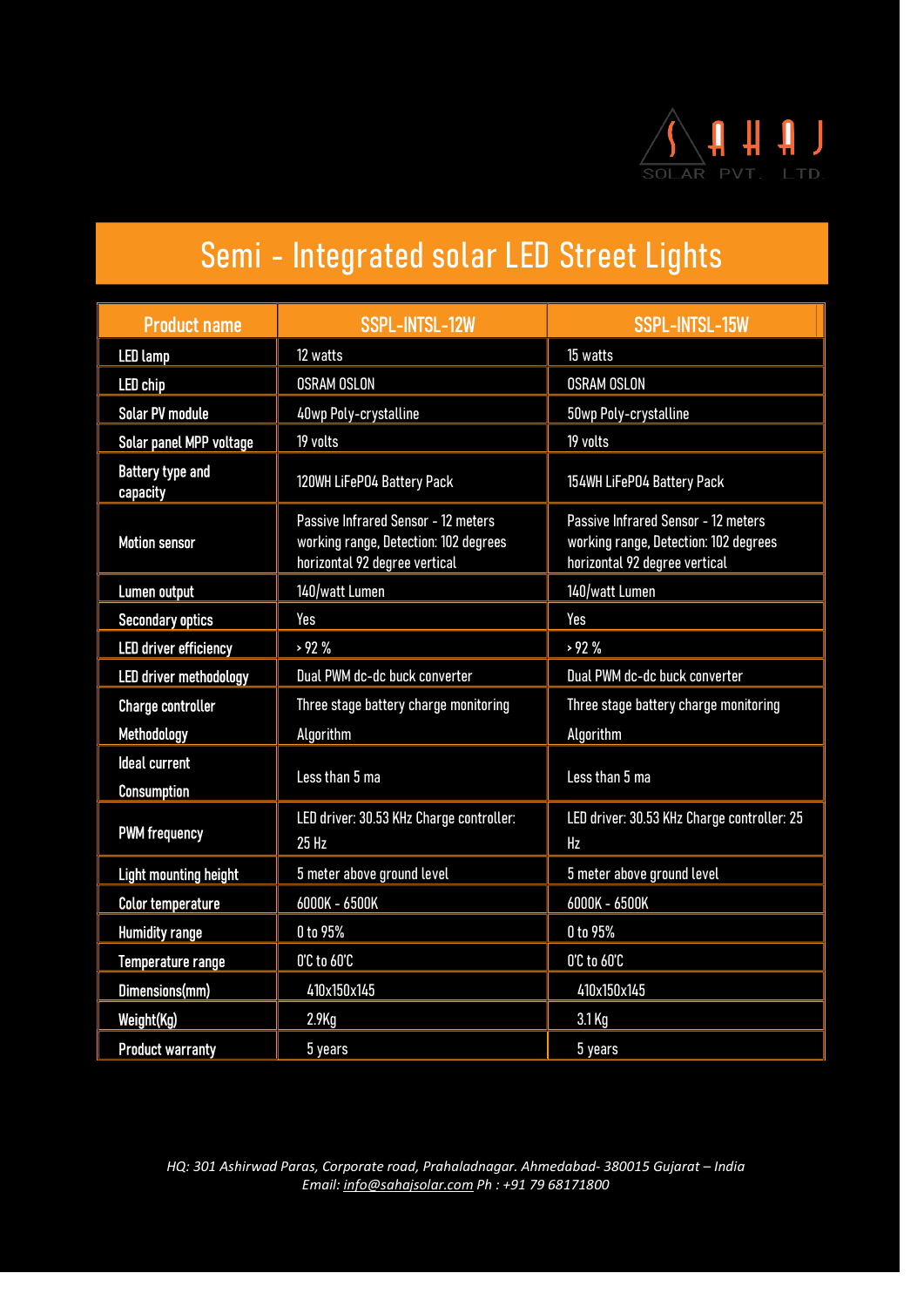

| <b>Product name</b>                       | <b>SSPL-INTSL-18W</b>                                                                                         | SSPL-INTSL-24W                                                                                                |  |
|-------------------------------------------|---------------------------------------------------------------------------------------------------------------|---------------------------------------------------------------------------------------------------------------|--|
| <b>LED lamp</b>                           | 18 watts                                                                                                      | 24 watts                                                                                                      |  |
| <b>LED</b> chip                           | <b>OSRAM OSLON</b>                                                                                            | <b>OSRAM OSLON</b>                                                                                            |  |
| <b>Solar PV module</b>                    | 60wp Poly-crystalline<br>75 wp Poly-crystalline                                                               |                                                                                                               |  |
| Solar panel MPP voltage                   | 19 volts                                                                                                      | 19 volts                                                                                                      |  |
| <b>Battery</b><br>type<br>and<br>capacity | 192WH LiFeP04 Battery Pack                                                                                    | 231WH LiFeP04 Battery Pack                                                                                    |  |
| <b>Motion sensor</b>                      | Passive Infrared Sensor - 12 meters working<br>range, Detection: 102 degrees horizontal 92<br>degree vertical | Passive Infrared Sensor - 12 meters<br>working range, Detection: 102 degrees<br>horizontal 92 degree vertical |  |
| Lumen output                              | 140/watt Lumen                                                                                                | 140/watt Lumen                                                                                                |  |
| <b>Secondary optics</b>                   | Yes                                                                                                           | Yes                                                                                                           |  |
| <b>LED driver efficiency</b>              | >92%                                                                                                          | > 92%                                                                                                         |  |
| <b>LED driver methodology</b>             | Dual PWM dc-dc buck converter                                                                                 | Dual PWM dc-dc buck converter                                                                                 |  |
| <b>Charge controller</b>                  | Three stage battery charge monitoring                                                                         | Three stage battery charge monitoring                                                                         |  |
| Methodology                               | Algorithm                                                                                                     | Algorithm                                                                                                     |  |
| <b>Ideal current</b>                      | Less than 5 ma                                                                                                | Less than 5 ma                                                                                                |  |
| <b>Consumption</b>                        |                                                                                                               |                                                                                                               |  |
| <b>PWM frequency</b>                      | LED driver: 30.53 KHz Charge controller: 25 Hz                                                                | LED driver: 30.53 KHz Charge controller:<br>25 Hz                                                             |  |
| <b>Light-mounting height</b>              | 5 meter above ground level                                                                                    | 5 meter above ground level                                                                                    |  |
| <b>Color temperature</b>                  | 6000K - 6500K                                                                                                 | 6000K - 6500K                                                                                                 |  |
| <b>Humidity range</b>                     | 0 to 95%                                                                                                      | 0 to 95%                                                                                                      |  |
| Temperature range                         | O'C to 60'C                                                                                                   | O'C to 60'C                                                                                                   |  |
| Dimensions(mm)                            | 410x150x145                                                                                                   | 410x150x145                                                                                                   |  |
| Weight(Kg)                                | 3.6 Kg                                                                                                        | 3.9 Kg                                                                                                        |  |
| <b>Product warranty</b>                   | 5 years                                                                                                       | 5 years                                                                                                       |  |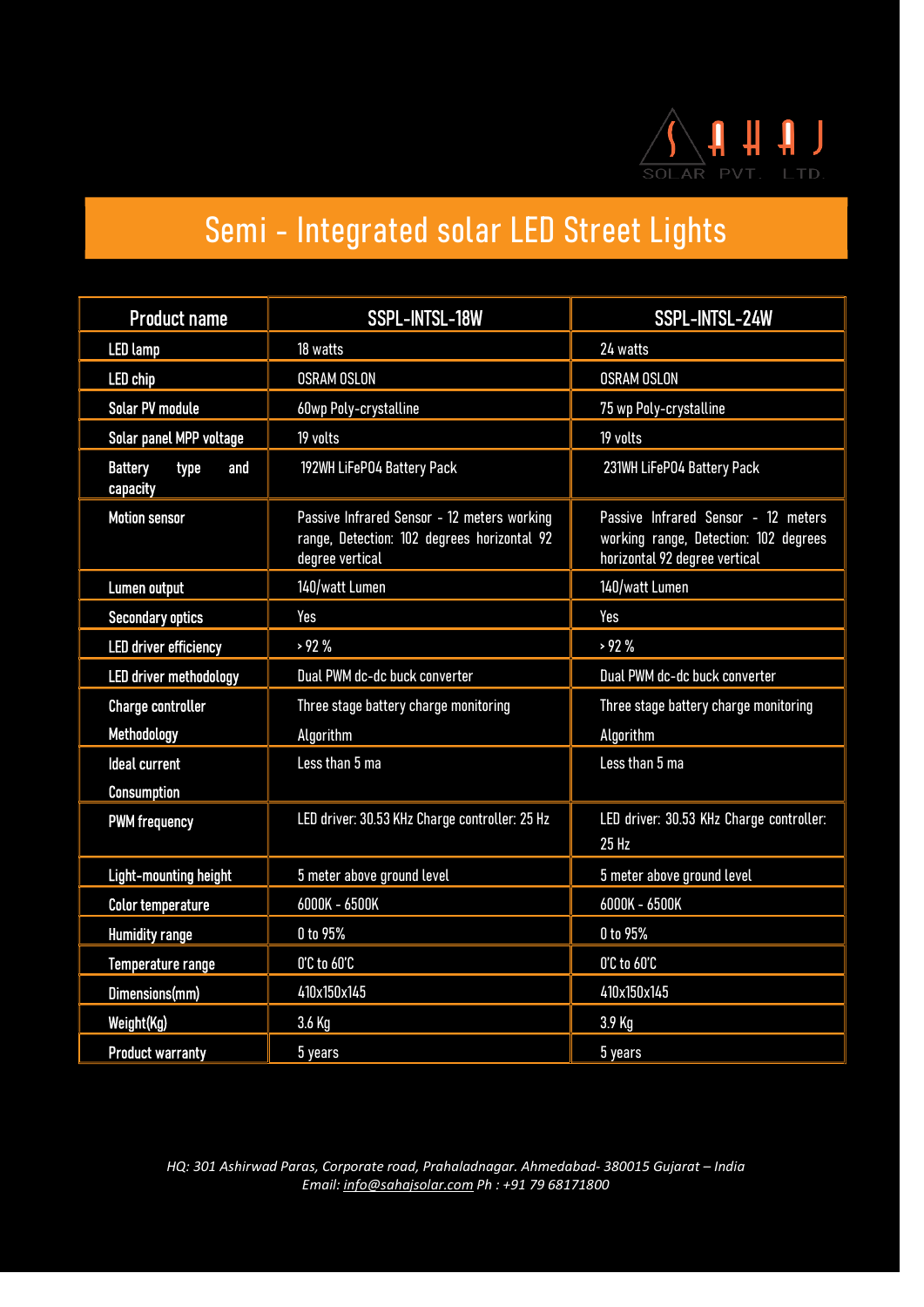

| <b>Product name</b>                        | SSPL-INTSL-30W                                                                                                | SSPL-INTSL-36W                                                                                                |  |
|--------------------------------------------|---------------------------------------------------------------------------------------------------------------|---------------------------------------------------------------------------------------------------------------|--|
| <b>LED lamp</b>                            | 30 watts                                                                                                      | 36 watts                                                                                                      |  |
| <b>LED</b> chip                            | <b>OSRAM OSLON</b>                                                                                            | <b>OSRAM OSLON</b>                                                                                            |  |
| <b>Solar PV module</b>                     | 100wp Poly-crystalline                                                                                        | 120wp Poly-crystalline                                                                                        |  |
| <b>Solar panel MPP voltage</b>             | 19 volts                                                                                                      | 19 volts                                                                                                      |  |
| <b>Battery type and</b><br>capacity        | 308WH LiFeP04 Battery Pack                                                                                    | 385WH LiFePO4 Battery Pack                                                                                    |  |
| <b>Motion sensor</b>                       | Passive Infrared Sensor - 12 meters working<br>range, Detection: 102 degrees horizontal 92<br>degree vertical | Passive Infrared Sensor - 12 meters<br>working range, Detection: 102 degrees<br>horizontal 92 degree vertical |  |
| Lumen output                               | 140/watt Lumen                                                                                                | 140/watt Lumen                                                                                                |  |
| <b>Secondary optics</b>                    | Yes                                                                                                           | Yes                                                                                                           |  |
| <b>LED driver efficiency</b>               | >92%                                                                                                          | > 92%                                                                                                         |  |
| <b>LED</b> driver methodology              | Dual PWM dc-dc buck converter                                                                                 | Dual PWM dc-dc buck converter                                                                                 |  |
| <b>Charge controller</b>                   | Three stage battery charge monitoring                                                                         | Three stage battery charge monitoring                                                                         |  |
| Methodology                                | Algorithm                                                                                                     | Algorithm                                                                                                     |  |
| <b>Ideal current</b><br><b>Consumption</b> | Less than 5 ma                                                                                                | Less than 5 ma                                                                                                |  |
| <b>PWM frequency</b>                       | LED driver: 30.53 KHz Charge controller: 25 Hz                                                                | LED driver: 30.53 KHz Charge controller:<br>$25$ Hz                                                           |  |
| <b>Light mounting height</b>               | 5 meter above ground level                                                                                    | 5 meter above ground level                                                                                    |  |
| <b>Color temperature</b>                   | 6000K - 6500K                                                                                                 | 6000K - 6500K                                                                                                 |  |
| <b>Humidity range</b>                      | 0 to 95%                                                                                                      | 0 to 95%                                                                                                      |  |
| Temperature range                          | O'C to 60'C                                                                                                   | 0'C to 60'C                                                                                                   |  |
| Dimensions(mm)                             | 410x150x145                                                                                                   | 410x150x145                                                                                                   |  |
| Weight (Kg)                                | 4.5 Kg                                                                                                        | 4.8 Kg                                                                                                        |  |
| <b>Product warranty</b>                    | 5 years                                                                                                       | 5 years                                                                                                       |  |